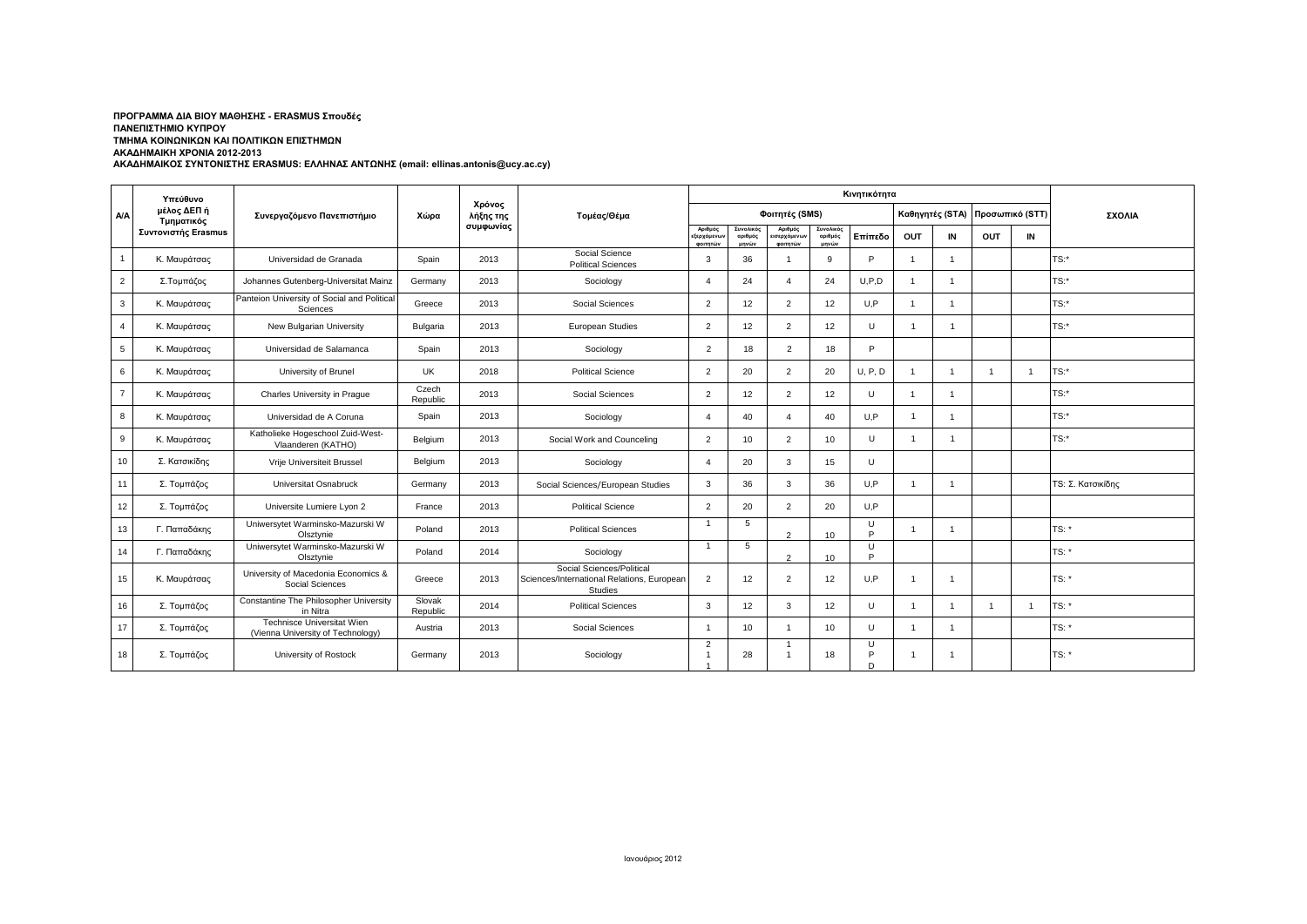## **ΑΚΑΔΗΜΑΙΚΟΣ ΣΥΝΤΟΝΙΣΤΗΣ ERASMUS: ΕΛΛΗΝΑΣ ΑΝΤΩΝΗΣ (email: ellinas.antonis@ucy.ac.cy) ΠΡΟΓΡΑΜΜΑ ΔΙΑ ΒΙΟΥ ΜΑΘΗΣΗΣ - ERASMUS Σπουδές ΠΑΝΕΠΙΣΤΗΜΙΟ ΚΥΠΡΟΥ ΤΜΗΜΑ ΚΟΙΝΩΝΙΚΩΝ ΚΑΙ ΠΟΛΙΤΙΚΩΝ ΕΠΙΣΤΗΜΩΝ ΑΚΑΔΗΜΑΙΚΗ ΧΡΟΝΙΑ 2012-2013**

|            | Υπεύθυνο<br>μέλος ΔΕΠ ή<br>Τμηματικός | Συνεργαζόμενο Πανεπιστήμιο                                                   |                   |                                  | Τομέας/Θέμα                                                            |                                                    |                               |                                                  |                               |             |                                |                                       |                 |                |                                                        |
|------------|---------------------------------------|------------------------------------------------------------------------------|-------------------|----------------------------------|------------------------------------------------------------------------|----------------------------------------------------|-------------------------------|--------------------------------------------------|-------------------------------|-------------|--------------------------------|---------------------------------------|-----------------|----------------|--------------------------------------------------------|
| <b>A/A</b> |                                       |                                                                              | Χώρα              | Χρόνος<br>λήξης της<br>συμφωνίας |                                                                        |                                                    |                               | Φοιτητές (SMS)                                   |                               |             |                                | Καθηγητές (STA)                       | Προσωπικό (STT) |                | ΣΧΟΛΙΑ                                                 |
|            | Συντονιστής Erasmus                   |                                                                              |                   |                                  |                                                                        | Αριθμός<br>:ξερχόμενω <sup>,</sup><br>φοιτητών     | Συνολικός<br>αριθμός<br>μηνών | Αριθμός<br>ισερχόμε <mark>ν</mark> ω<br>ΦΟΙΤΠΤών | Συνολικός<br>αριθμός<br>unvúw | Επίπεδο     | <b>OUT</b>                     | IN                                    | OUT             | IN             |                                                        |
| 19         | Σ. Τομπάζος                           | AGH University of Science and<br>Technology (Akademia Gorniczo-<br>Hutnicza) | Poland            | 2013                             | Social Sciences                                                        | $\overline{2}$                                     | 10                            | 2                                                | 10                            | $\cup$      | $\overline{1}$                 | $\overline{1}$                        |                 |                | $TS:$ *                                                |
| 20         | Γ. Παπαδάκης                          | University of Surrey                                                         | <b>UK</b>         | 2013                             | Political Sciences/ International Relations                            | 2                                                  | 10                            | $\overline{2}$                                   | 10                            | $\cup$      | $\overline{1}$                 | $\overline{1}$                        |                 |                | $TS:$ *                                                |
| 21         | Κ. Μαυράτσας                          | Universite Francois Rabelais (Tours)                                         | France            | 2014                             | Law<br>Political Science,<br>International Relations, European Studies | 3<br>3<br>$\mathbf{\Omega}$                        | 18<br>18<br>18                | 5<br>3<br>$\mathbf{\hat{z}}$                     | 30<br>18<br>18                |             | $\overline{1}$<br>$\mathbf{1}$ | $\mathbf 1$<br>1                      |                 |                | TS: Κ. Μαυράτσας                                       |
| 22         | Γ. Παπαδάκης                          | University of Bologna                                                        | Italy             | 2013                             | <b>Political Science</b>                                               | 3                                                  | 6                             | 3                                                | 6                             | U.P         | $\overline{1}$                 | $\overline{1}$                        |                 |                | TS: Μ. Χατζηπαύλου                                     |
| 23         | Σ. Τομπάζος                           | Adam Mickiewicz University of Poznan                                         | Poland            | 2013                             | Sociology                                                              | $\overline{2}$                                     | 10                            | $\overline{2}$                                   | 10                            | $\cup$      | $\overline{1}$                 | $\overline{1}$                        |                 |                |                                                        |
| 24         | Σ. Τομπάζος                           | University of Din Oradea                                                     | Romania           | 2013                             | Political Science /<br>Social Sciences<br><b>European Studies</b>      | $\overline{2}$<br>$\overline{1}$<br>$\overline{2}$ | 10<br>5<br>10                 | $\overline{2}$<br>$\overline{1}$<br>2            | 10<br>5<br>10                 | U, P, D     | $\overline{1}$<br>$\mathbf{1}$ | $\overline{1}$<br>$\overline{1}$<br>1 | 2               | $\overline{2}$ | $TS:$ *                                                |
| 25         | Σ. Τομπάζος                           | Metropolitan University Prague                                               | Czech<br>Republic | 2013                             | International Relations, European Studies                              | 2                                                  | 12                            | 2                                                | 12                            | U.P.D       | $\overline{1}$                 | $\mathbf{1}$                          | $\overline{1}$  | $\mathbf{1}$   | TS:*                                                   |
| 26         | V. Roudometof                         | University of Erfurt                                                         | Germany           | 2013                             | <b>Religious Studies</b><br>Social Sciences                            | $\overline{2}$<br>$\overline{2}$                   | 24<br>24                      | $\overline{2}$<br>$\overline{2}$                 | 24<br>24                      | U.P.D       | $\overline{1}$                 | $\overline{1}$                        |                 |                | TS:*Victor Roudoumetof Sociology                       |
| 27         | Κ. Μαυράτσας                          | Johann Wolfgang Goethe- Universitat<br>Frankfurt am Main                     | Germany           | 2013                             | Cultural Anthropology<br>Social Sciences                               | $\overline{2}$                                     | 18                            | $\overline{2}$<br>1<br>2                         | 18                            | U<br>P<br>U | -1                             | 1                                     |                 |                | Host Department: Cultural<br>Anthropology and European |
|            |                                       | Johann Wolfgang Goethe- Universitat                                          |                   |                                  | <b>Cultural Anthropology</b>                                           |                                                    |                               |                                                  | 18                            | Þ           |                                | $\overline{1}$                        |                 |                | Ethnology                                              |
| 28         | Κ. Μαυράτσας                          | Frankfurt am Main                                                            | Germany           | 2013                             | Social Science                                                         | $\overline{2}$                                     | 18                            | $\overline{2}$                                   | 18                            | U.P         |                                |                                       |                 |                | Host Department: Social Science                        |
| 29         | Σ. Τομπάζος                           | University of Peloponnese                                                    | Greece            | 2013                             | <b>Political Science</b>                                               | $\overline{2}$                                     | 12                            | $\overline{2}$                                   | 12                            | $\cup$      |                                | $\overline{1}$                        |                 |                | TS:*                                                   |
| 30         | Σ. Τομπάζος                           | Universidad Complutense de Madrid                                            | Spain             | 2013                             | Social Sciences                                                        | $\mathbf{1}$                                       | 12                            | $\overline{1}$                                   | 12                            | $\cup$      | $\overline{1}$                 | $\overline{1}$                        |                 |                | $TS:$ *                                                |
| 31         | Σ. Κατσικίδης                         | University of Latvia                                                         | Latvia            | 2013                             | <b>European Studies</b>                                                | $\overline{2}$                                     | 10                            | $\overline{2}$                                   | 10                            | P.D         | $\overline{1}$                 | $\overline{1}$                        |                 |                |                                                        |
| 32         | Σ. Τομπάζος                           | University of Crete                                                          | Greece            | 2013                             | <b>Political Science</b>                                               | $\overline{1}$                                     | 10                            | $\overline{1}$                                   | 10                            | U, P, D     | $\overline{1}$                 | $\overline{1}$                        |                 |                | $TS:$ *                                                |
| 33         | Σ. Τομπάζος                           | University of Crete                                                          | Greece            | 2013                             | Sociology                                                              | $\overline{1}$                                     | 10                            | $\overline{1}$                                   | 10                            | U, P, D     | $\overline{1}$                 | $\overline{1}$                        |                 |                | TS:*                                                   |
| 34         | Σ. Τομπάζος                           | Corvinus, University of Budapest                                             | Hungary           | 2013                             | Social Sciences, Political Science                                     | $\overline{2}$                                     | 12                            | $\overline{2}$                                   | 12                            | U.P         | $\overline{1}$                 | $\mathbf{1}$                          |                 |                | $TS:$ *                                                |
| 35         | Γ. Παπαδάκης                          | Universytet Jagiellonski                                                     | Poland            | 2013                             | Social Sciences                                                        | 3                                                  | 10                            | 3                                                | 10                            | U.P.D       | $\overline{1}$                 | $\overline{1}$                        |                 | $\overline{1}$ | $TS:$ *                                                |
| 36         | Σ. Τομπάζος                           | Universitat Auotonoma de Barcelona                                           | Spain             | 2013                             | <b>Political Sciences</b><br>Sociology                                 | $\overline{2}$<br>$\overline{2}$                   | 12<br>12                      | $\overline{2}$<br>$\overline{2}$                 | 12<br>12                      | U           |                                |                                       |                 |                |                                                        |
| 37         | Γ. Παπαδάκης                          | University of Wales Institute Cardiff                                        | UK                | 2013                             | Social Sciences, Sociology                                             | $\overline{2}$                                     | 12                            | 2                                                | 12                            | U.P.D       | -1                             | $\mathbf{1}$                          |                 |                | $TS:$ *                                                |
| 38         | Γ. Παπαδάκης                          | University of Eotvos Lorand                                                  | Hungary           | 2013                             | Social Sciences, Political Science                                     | $\overline{2}$                                     | 12                            | $\overline{2}$                                   | 12                            | U.P         | -1                             | -1                                    |                 |                | $TS:$ *                                                |
| 39         | Σ. Τομπάζος                           | University of the Aegean                                                     | Greece            | 2013                             | Sociology and cultural studies                                         | $\overline{2}$                                     | 18                            | $\overline{2}$                                   | 18                            | U.P         | -1                             | -1                                    |                 |                | $TS:$ *                                                |
| 40         | Α. Ελληνας                            | Aristotle University of Thessaloniki                                         | Greece            | 2013                             | Social and Political Science                                           | 3                                                  | 18                            | 3                                                | 18                            | U.P.D       | $\overline{1}$                 | $\mathbf{1}$                          |                 |                | TS* Marios Constantinou                                |